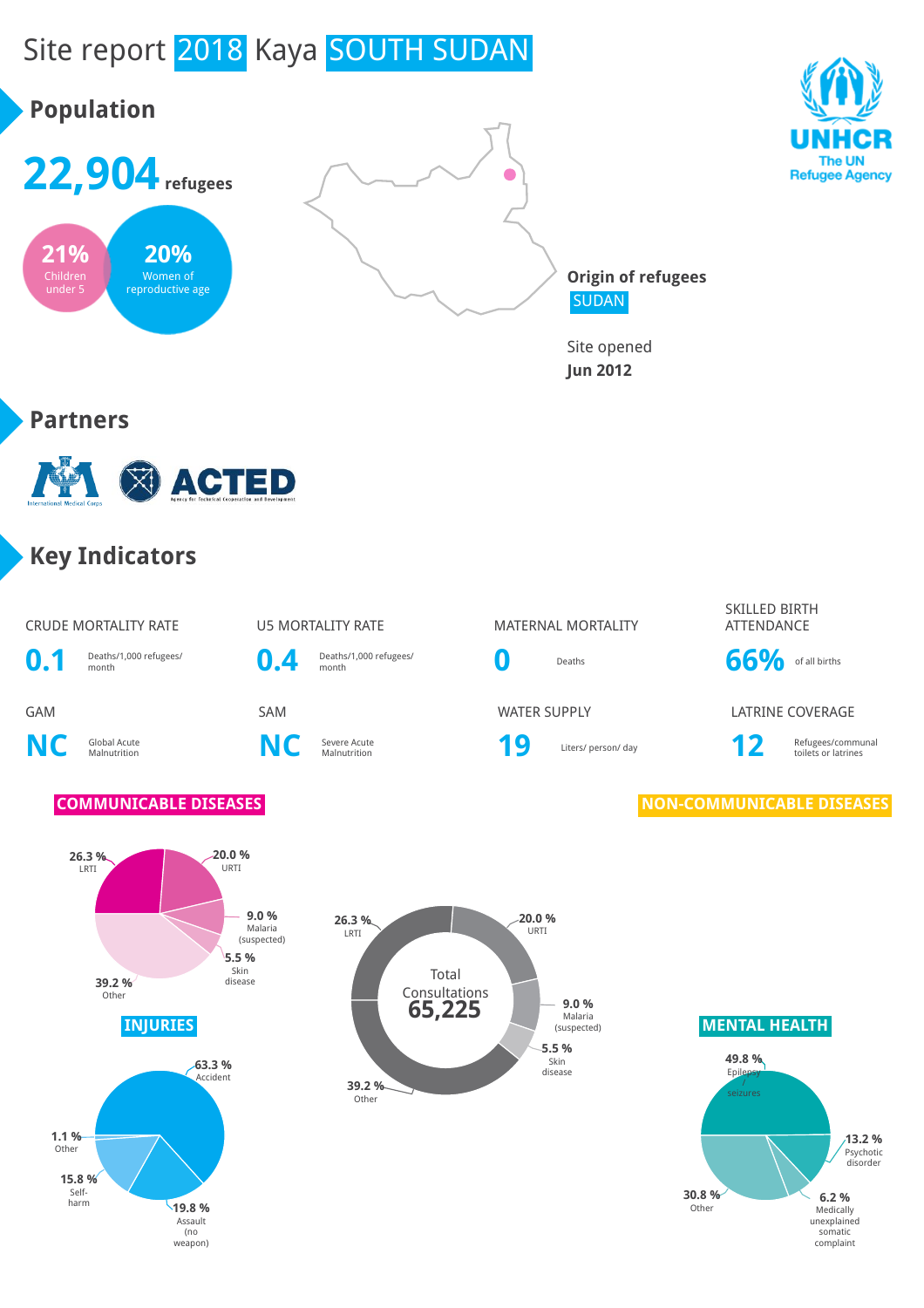### **Public Health**

| <b>HEALTH STAFFING</b>                                      | <b>INDICATOR</b> | <b>STANDARD</b> |           | <b>MORBIDITY</b>                                 | <b>INDICATOR</b> | <b>STANDARD</b> |   |
|-------------------------------------------------------------|------------------|-----------------|-----------|--------------------------------------------------|------------------|-----------------|---|
| Number of medical doctors                                   |                  | 1: 50,000       | $\bullet$ | Incidence of malaria among children under        | 17               |                 |   |
| Number of qualified nurses                                  |                  | $1:$ < 10,000   | $\bullet$ | Incidence of watery diarrhoea among              | 50               |                 |   |
| Number of community health workers                          |                  | 1:1,000         | $\bullet$ | children under 5                                 |                  |                 |   |
| <b>ACCESS AND UTILIZATION</b>                               | <b>INDICATOR</b> | <b>STANDARD</b> |           | Incidence of pneumonia among children<br>under 5 | 188              |                 |   |
| Consultations per trained clinician per day                 | 63               | < 50            | ☺         | Incidence of pneumonia among over 5              | 62               |                 |   |
| Health utilisation rate (new visits / refugee /             | 2.4              | $1 - 4$         | ◙         | Tuberculosis success rate                        |                  | < 90%           |   |
| year)<br>Proportion of host population consultations        | 0%               |                 |           | Were any MDR/X-TB cases diagnosed among<br>PoCs? |                  | <b>No</b>       |   |
| <b>MORTALITY</b>                                            | <b>INDICATOR</b> | <b>STANDARD</b> |           | <b>VACCINATION</b>                               | <b>INDICATOR</b> | <b>STANDARD</b> |   |
| <b>Crude Mortality Rate</b><br>(CMR) (/1000/month)          | 0.1              | < 0.75          | Ø         | Full vaccination coverage                        | 99%              | < 95%           |   |
| <b>Under-five Mortality Rate</b><br>(U5MR) (/1000/month)    | 0.4              | $< 1.5$         | Ø         | Measles vaccination coverage                     | 100%             | < 95%           |   |
| <b>Infant Mortality Rate</b><br>(IMR) (/1000 livebirths)    | 22.3             | $30$            | Ø         | Source of vaccination data                       |                  |                 |   |
| <b>Neonatal Mortality Rate</b><br>(NNMR) (/1000 livebirths) | 2                | < 20            | Ø         | IN-PATIENT DEPARTMENT (IPD)                      | <b>INDICATOR</b> | <b>STANDARD</b> |   |
| <b>OUTBREAK ALERT AND RESPONSE</b>                          | <b>INDICATOR</b> | <b>STANDARD</b> |           | Average length of stay (days)                    | 0.2              |                 |   |
| Proportion of outbreaks investigated within 48<br>hours     |                  | 100%            |           | Case fatality rate                               | 0.0              |                 |   |
| Number of outbreaks reported                                | 0                |                 |           | Hospitalisation rate                             | 13.8             | $50 - 150$      | ೞ |

## **Reproductive Health**

| <b>ANTENATAL CARE</b>                                                                     | <b>INDICATOR</b> | <b>STANDARD</b> |                       | <b>FAMILY PLANNING</b>                                                      | <b>INDICATOR</b> | <b>STANDARD</b> |                       |
|-------------------------------------------------------------------------------------------|------------------|-----------------|-----------------------|-----------------------------------------------------------------------------|------------------|-----------------|-----------------------|
| Antenatal care coverage                                                                   | 77%              | > 90%           | $\boldsymbol{\Omega}$ | Contraceptive prevalence rate                                               | 11%              | $\geq 30\%$     | $\boldsymbol{\Omega}$ |
| Coverage of antenatal tetanus vaccination                                                 | 81%              | >95%            | А                     | Source of contraceptive prevalence data                                     |                  |                 |                       |
| <b>DELIVERY CARE</b>                                                                      | <b>INDICATOR</b> | <b>STANDARD</b> |                       | SEXUAL AND GENDER-BASED VIOLENCE (SGBV)                                     | <b>INDICATOR</b> | <b>STANDARD</b> |                       |
| Proportion of births attended by skilled<br>personnel                                     | 66%              | $\geq 90\%$     | $\boldsymbol{\Omega}$ | Total number of reported rapes                                              | 4                |                 |                       |
| Proportion of births conducted by caesarean<br>section                                    | 0%               | $5 - 15%$       | ☎                     | Proportion of eligible rape survivors provided<br>with PEP within 72 hours  | 100%             | 100%            |                       |
| Proportion of newborn infants with low birth<br>weight (<2500 gs) (weighed within 72 hrs) | 3%               | < 15%           |                       | Proportion of eligible rape survivors provided<br>with ECP within 120 hours | 0%               | 100%            | $\boldsymbol{\Omega}$ |
| Proportion of teenage pregnancies                                                         | 1%               |                 |                       | SEXUALLY TRANSMITTED INFECTIONS (STIS)                                      | <b>INDICATOR</b> | <b>STANDARD</b> |                       |
| Still birth rate (/1000 total births / month)                                             | 3                |                 |                       | Number of genital ulcer diseases                                            | 122              |                 |                       |
| Number of maternal deaths                                                                 | $\mathbf{0}$     |                 |                       | Number of Pelvic Inflammatory diseases                                      | 561              |                 |                       |
| Proportion of maternal deaths investigated<br>within 48 hours                             |                  | 100%            |                       |                                                                             |                  |                 |                       |